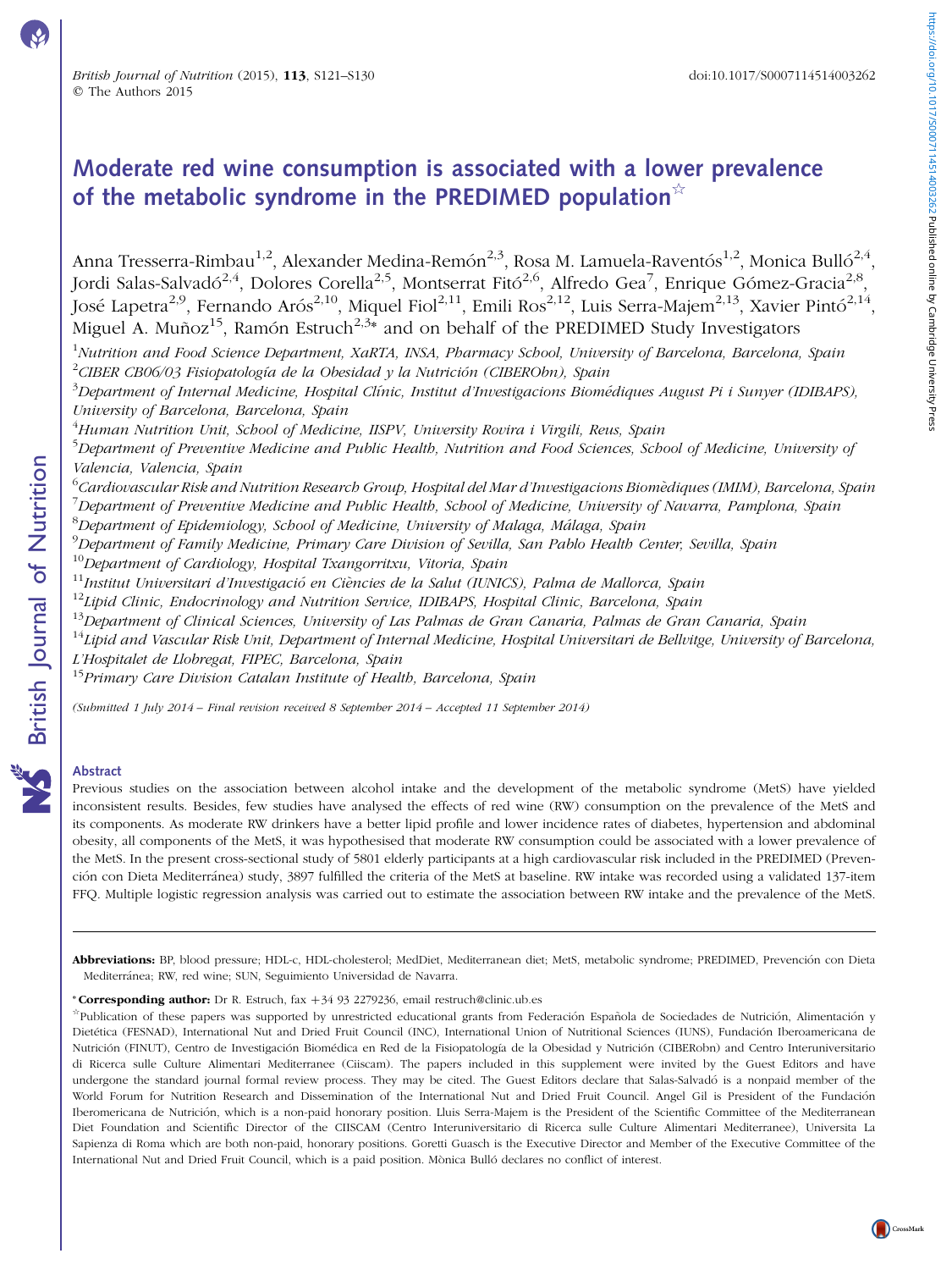Compared with non-drinkers, moderate RW drinkers ( $\geq 1$  drink/d) were found to have a reduced risk of prevalent MetS (OR 0·56, 95% CI 0.45, 0.68;  $P \le 0.001$ ), a lower risk of having an abnormal waist circumference (OR 0.59, 95% CI 0.46, 0.77;  $P \le 0.001$ ), low HDL-cholesterol concentrations (OR 0·42, 95 % CI 0·32, 0·53; P<0·001), high blood pressure (OR 0·28, 95 % CI 0·17, 0·45; P<0·001) and high fasting plasma glucose concentrations (OR 0·67, 95 % CI 0·54, 0·82;  $P$ <0·001) after adjusting for several confounders. This association was found to be stronger in female participants, in participants aged <70 years and in participants who were former or current smokers. No significant association was found between RW intake ( $\geq 1$  drink/d) and TAG concentrations. In conclusion, moderate RW consumption is associated with a lower prevalence of the MetS in an elderly Mediterranean population at a high cardiovascular risk.

#### Key words: Red wine: Alcohol: Metabolic syndrome

The metabolic syndrome (MetS), a cluster of metabolic abnormalities that includes abdominal obesity, hypertriacylglycerolaemia, low HDL-cholesterol (HDL-c) concentrations, hypertension and hyperglycaemia, has become a major public health concern<sup> $(1)$ </sup>. It results from the interaction of multiple factors, including genetic and environmental factors, with the dietary habits playing a crucial role in its development<sup>(2)</sup>.

Previous studies have found both positive and negative effects of alcohol intake on the risk of MetS<sup>(3)</sup>. However, in a meta-analysis of observational studies, Alkerwi et  $al^{(4)}$  showed that a favourable metabolic effect appeared to be restricted to moderate alcohol intake, namely  $\langle 20 \text{ g/d} \rangle$  in women and  $<$ 40 g/d in men. While some authors have found no differences in the incidence rates of the MetS among consumers of various alcoholic drinks, others have reported lower incidence rates among wine drinkers<sup> $(3,5)$ </sup>. However, using a longitudinal design in the SUN (Seguimiento Universidad de Navarra) study, Barrio-Lopez et  $al$ .<sup>(5)</sup> found that consumers of at least seven alcoholic drinks per week had increased odds of developing the MetS, but they did not find any significant association between wine or liquor consumption and the MetS. Besides containing alcohol, red wine (RW) is rich in polyphenols, which may beneficially influence carbohydrate metabolism $^{(6)}$  and blood pressure  $(BP)^{(7,8)}$ . Furthermore, different human intervention studies have shown that other foods rich in polyphenols increase HDL-c concentrations<sup>(9-11)</sup>; however, the few human studies that have been conducted on the effects of polyphenol-rich foods on abdominal adiposity have yielded conflicting results, with studies showing positive effects<sup> $(12,13)$ </sup> or no effect<sup> $(14)$ </sup>.

The purpose of the present study was to investigate the association between RW consumption and the prevalence of the MetS and its components in an elderly Mediterranean population at a high cardiovascular risk.

#### Subjects and methods

#### **Subjects**

A cross-sectional study was conducted using baseline data obtained from the cohort of the PREDIMED study. A detailed description of the study has been published previously $(15)$ . This study was conducted according to the guidelines laid down in the Declaration of Helsinki, and all procedures involving human subjects/patients were approved by the Institutional Review Boards of the participating centres (Clinical Trial Registration: ISRCTN of London, England: 35739639). Written informed consent was obtained from all participants.

Of the 5969 participants from all the PREDIMED centres with complete biochemical analysis data, 140 who did not complete the FFQ at baseline and twenty-eight with extreme total energy intakes were excluded from the present study<sup>(16)</sup>. Thus, data from 5801 participants were available for the analyses.

## Assessment of population characteristics and dietary habits

Dietary habits at baseline were evaluated using a validated 137-item FFQ<sup>(17)</sup>. Daily food and nutrient intakes were estimated from the FFQ by multiplying the frequency of consumption by the average portion size. A validated 14-point questionnaire was also used $^{(18)}$ , but excluding alcohol intake, to assess the adherence to the traditional Mediterranean diet (MedDiet). The participants also filled out a general questionnaire on lifestyle habits, medication use and concurrent diseases and a validated Spanish version of the Minnesota Leisure Time Physical Activity Questionnaire<sup> $(19)$ </sup>.

#### Anthropometric measurements and blood analyses

Body weight and height were measured with minimum clothing and no shoes, using calibrated scales and wall-mounted stadiometers, respectively. The BMI was calculated as weight in kg divided by the square of height in m. Waist circumference was measured mid-way between the lowest rib and iliac crest using an anthropometric tape. The waist:height ratio was assessed by dividing the waist circumference by height, as a practical index for assessing central fat distribution. BP was measured in a sitting position, using a semi-automatic sphygmomanometer (Omron HEM-705CP), in triplicate with a 5 min interval between each measurement, and the mean of these values was recorded according to the procedures recommended by the European Hypertension Society<sup>(20)</sup>. Plasma glucose and lipid profiles were measured using an automatic analyser in a routine laboratory test. For patients with TAG concentrations ,400 mg/dl, LDL-cholesterol concentrations were estimated using the Friedewald formula<sup>(21)</sup>.

#### Categories of red wine intake

The FFQ included questions concerning the intake of wines (RW, rose´ wine, white wine and sparkling wine), beer, liquors and spirits. Standard drinks (hereafter referred to as 'drinks'), 10 g of pure alcohol, were used to categorise alcohol intake. The drinks included 100 ml of wine, 250 ml of beer, 65 ml of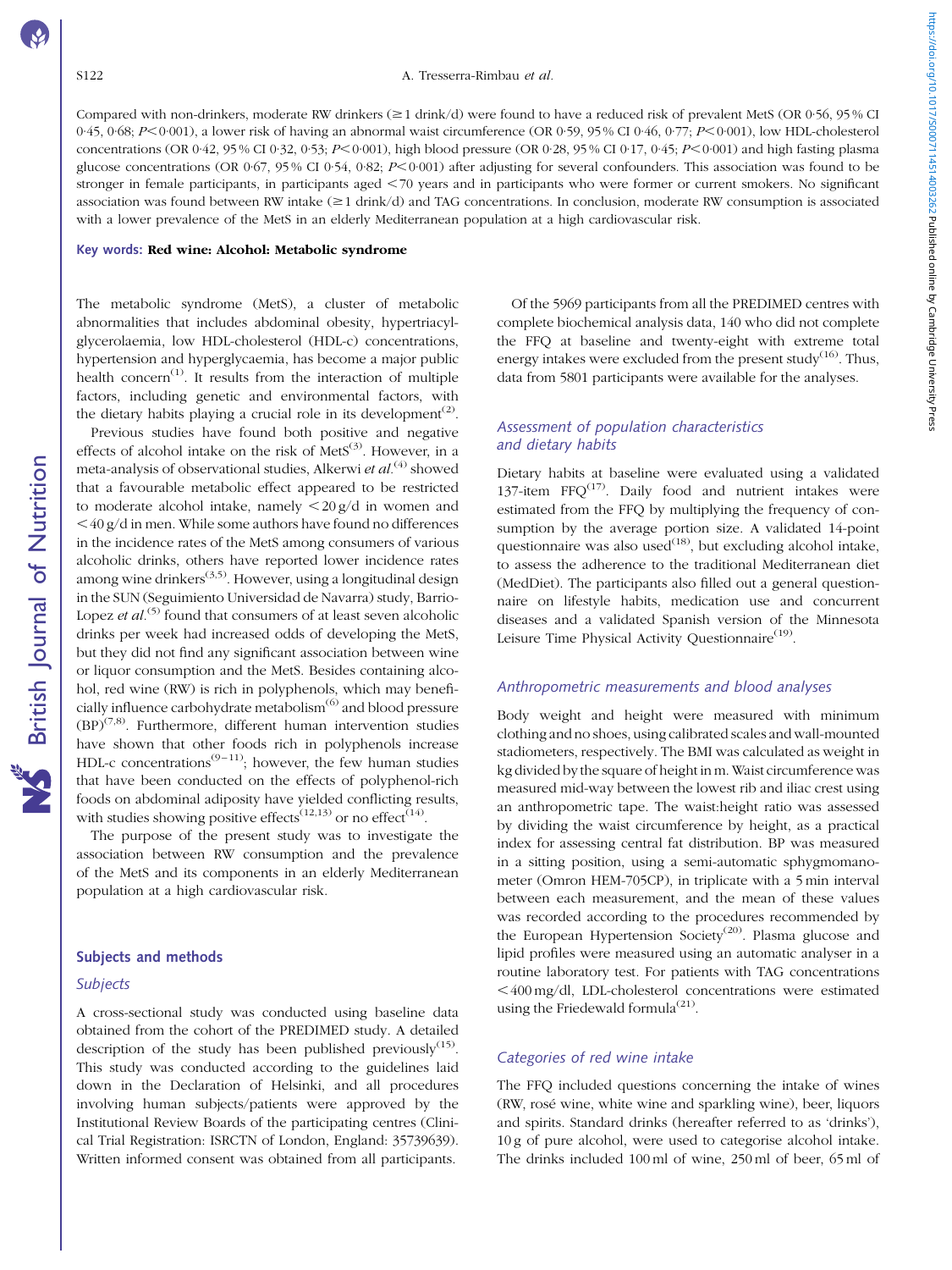liquors and 32 ml of spirits. The participants were categorised into three groups based on their RW intake: non-drinkers;  $0.1-1$  drink/d;  $>1$  drink/d.

#### Definition of the metabolic syndrome

The MetS was defined in accordance with the updated harmonised International Diabetes Federation (IDF) and the American Heart Association/National Heart, Lung, and Blood Institute ( $AHA/NHLBI$ ) criteria<sup>(22)</sup>. The participants were identified as having the MetS, as defined in the American Journal of Clinical Nutrition (AJCN/2014/086991 version 1), when they had at least three of the following components: (1) elevated waist circumference for European individuals  $(>102 \text{ cm}$  in men;  $>88$  in women); (2) elevated TAG concentrations  $(>150 \text{ mg/dl} (1.7 \text{ mmol/l}))$  or drug treatment for elevated TAG concentrations; (3) low HDL-c concentrations  $(\leq 40 \text{ mg/d})$  $(1.0 \text{ mmol/l})$  in men;  $\leq 50 \text{ mg/dl}$   $(1.3 \text{ mmol/l})$  in women) or drug treatment for low HDL-c concentrations; (4) elevated BP (systolic  $\geq$  130 and/or diastolic  $\geq$  85 mmHg) or antihypertensive drug treatment; (5) elevated fasting glucose concentrations  $(>100 \text{ mg/dl} (5.5 \text{ mmol/l}))$  or drug treatment for diabetes.

### Statistical analyses

The means of continuous variables among the different RW intake groups were compared using one-way ANOVA with the Bonferroni *post hoc* test. If the variable did not follow a normal distribution (skewness or kurtosis  $\geq -2$  or  $<$ 2), the corresponding non-parametrical Mann–Whitney and Kruskal–Wallis tests were performed. The  $\chi^2$  test or the Fisher exact test was used for analysing categorical variables.

Pearson's correlation coefficients were calculated to test the linear association between the intake of RW and that of other alcoholic beverages (white and sparkling wines, beer, liquors and spirits), all as continuous variables.

The OR for the MetS and each of its components in the different RW intake categories were calculated using multiple logistic regression analysis, with the outcome as the dependent variable and the intake groups as independent variables. Multivariate models were adjusted for sex, age (continuous), BMI (continuous), smoking status (never, former and current), physical activity during leisure time (yes/no), energy intake (continuous), educational level and adherence to the Mediterranean food pattern excluding wine intake (continuous). Additional analyses stratified by sex, age groups ( $<70$  years and  $\geq 70$  years) and smoking status (never/ever) were carried out and the effect modification of these variables with alcohol was evaluated using likelihood ratio tests for the product term introduced in the crude and fully adjusted models. All statistical analyses were conducted using IBM SPSS software version 19.0. All  $t$  tests were twosided and  $P$  values <0.05 were considered significant.

#### **Results**

A total of 5801 PREDIMED study participants (2433 men and 3368 women) at a high cardiovascular risk were included in the present study. The baseline characteristics of the study participants according to categories of energy-adjusted RW intake at baseline are summarised in Table 1. More than 50 % of the study population did not consume RW (3037 participants),  $36\%$  consumed  $\leq 1$  drink/d (2086 participants) and 12% consumed  $>1$  drink/d (678 participants). Of these, only 111 participants consumed  $\geq$  5 drinks/d. Participants with the highest RW intake were found to more likely be men, current or former smokers, and more physically active and have a higher educational level. The dietary pattern of the participants distributed into RW intake categories is summa-rised in [Table 2](#page-3-0). Those who drank more RW  $(>1$  drink/d) were found to have a higher intake of carbohydrates, protein, SFA, MUFA and PUFA, total cholesterol and total energy. Less frequent consumption of fruits, vegetables and dairy products was observed in the group of moderate/heavy drinkers, although no significant differences were observed in the adherence to the traditional MedDiet among the three groups.

The linear association between the intake of RW and that of other alcoholic beverages was also tested [\(Table 3\)](#page-3-0). Although

Table 1. Baseline characteristics of participants from the PREDIMED (Prevención con Dieta Mediterránea) cohort according to categories of red wine (RW) intake at baseline (energy-adjusted)

(Number of participants; percentages; mean values and standard deviations)

|                                                   | Non-drinkers |                         |              | $0.1 - 1$ drink/d       |              |                         |         |
|---------------------------------------------------|--------------|-------------------------|--------------|-------------------------|--------------|-------------------------|---------|
| Characteristics                                   | n            | Percentage of the total | $\mathsf{n}$ | Percentage of the total | $\mathsf{n}$ | Percentage of the total | $P^*$   |
| No. of participants (5801)                        | 3037         | $52-4$                  | 2086         | $36-0$                  | 678          | $11-7$                  |         |
| Sex, women                                        | 2299         | $75-7$                  | 973          | $46-6$                  | 96           | 14.2                    | < 0.001 |
| Current smoker                                    | 276          | 9.1                     | 324          | $15-5$                  | 193          | 28.5                    | < 0.001 |
| Former smoker                                     | 464          | $15-3$                  | 645          | 30.9                    | 292          | 43.1                    | < 0.001 |
| Higher education                                  | 328          | $10-8$                  | 395          | 18.9                    | 160          | 23.6                    | < 0.001 |
|                                                   | Mean         | SD                      | Mean         | <b>SD</b>               | Mean         | <b>SD</b>               | Pt      |
| RW intake (units/d)                               | $\Omega$     | 0.0                     | 0.51         | 0.4                     | 2.9          | 1.2                     | < 0.001 |
| Age (years)                                       | 67.9         | $6 - 0$                 | 66.3         | 6.2                     | $65 - 7$     | $6-1$                   | < 0.001 |
| Energy expenditure in<br>physical activity (kJ/d) | 829.3        | 871.1                   | 1042.9       | 1050.0                  | 1398-6       | 1147.0                  | < 0.001 |

 $x^2$  tests.

† One-way ANOVA tests.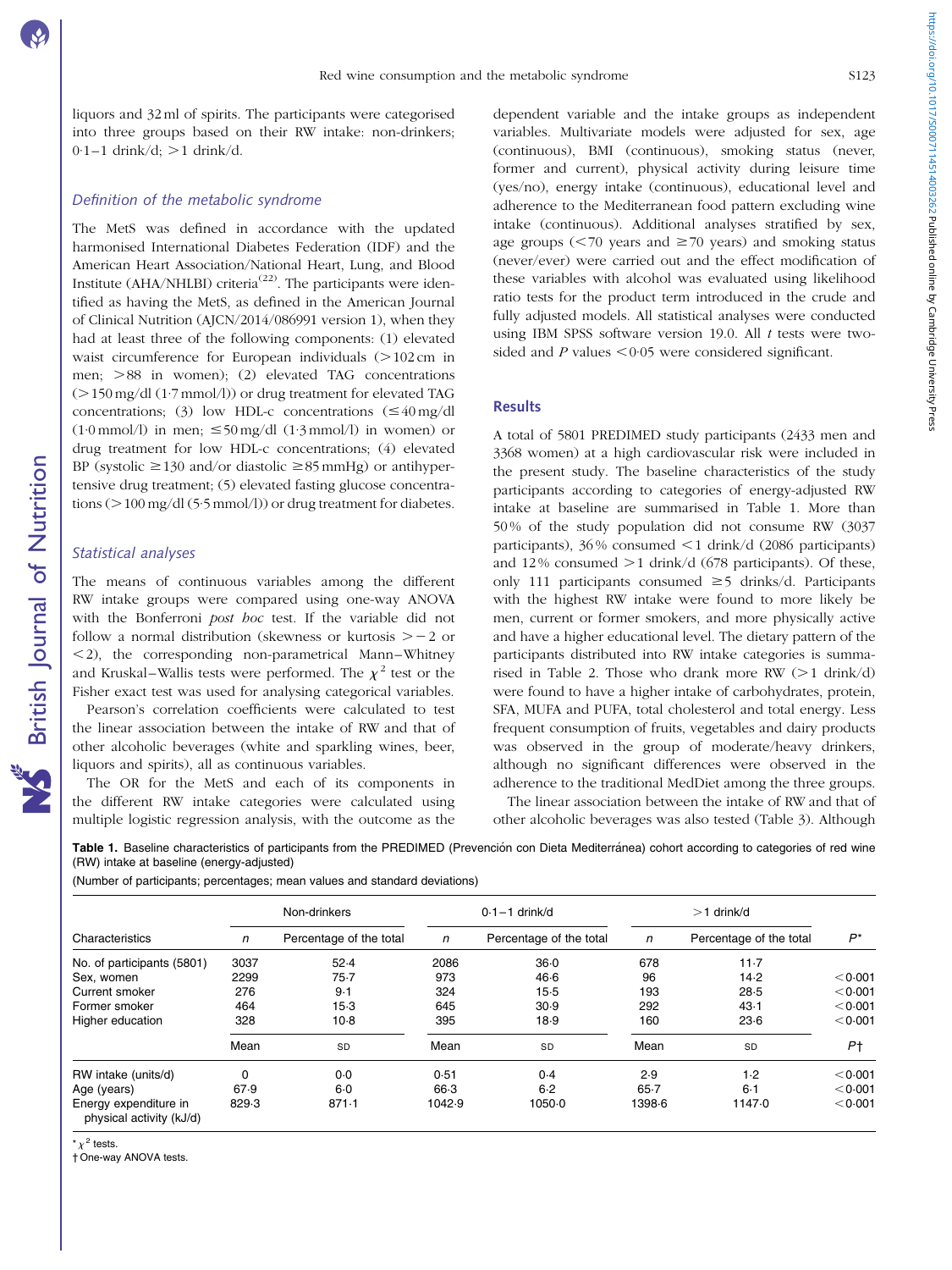| editerránea) coho |
|-------------------|
| $>1$ drink/d      |

<span id="page-3-0"></span>Table 2. Dietary pattern of 5801 participants from the PREDIMED (Prevención con Dieta Mediterránea) cohort according to categories of red wine (RW) intake at baseline (energy-adjusted)

(Mean values and standard deviations)

|                                       | Non-drinkers<br>(n3037) |           | $0.1 - 1$ drink/d<br>(n 2086) |            | $>1$ drink/d<br>(n 678) |         |         |  |
|---------------------------------------|-------------------------|-----------|-------------------------------|------------|-------------------------|---------|---------|--|
|                                       | Mean                    | <b>SD</b> | Mean                          | <b>SD</b>  | Mean                    | SD      | $P^*$   |  |
| Alcoholic beverages (units/d)         |                         |           |                               |            |                         |         |         |  |
| <b>RW</b>                             | 0.00                    | 0.00      | 0.51                          | 0.38       | 2.92                    | 1.19    | < 0.001 |  |
| White, rosé and sparkling wines       | 0.10                    | 0.51      | 0.08                          | 0.36       | 0.11                    | 0.47    | 0.36    |  |
| Beer                                  | 0.09                    | 0.37      | 0.22                          | 0.56       | 0.37                    | 0.79    | < 0.001 |  |
| Liquors/spirits                       | 0.005                   | 0.06      | 0.01                          | 0.08       | 0.03                    | 0.10    | < 0.001 |  |
| Nutrient intake                       |                         |           |                               |            |                         |         |         |  |
| Total energy intake                   |                         |           |                               |            |                         |         | < 0.001 |  |
| kJ/d                                  | 8875-5                  | 2174      | 9660                          | $2185 - 7$ | 10880                   | 2118-7  |         |  |
| kcal/d                                | 2121-3                  | 519-6     | 2308-8                        | 522.4      | 2600-4                  | $506-4$ |         |  |
| Carbohydrates (g/d)                   | 228-3                   | 72.4      | 238-7                         | 72.7       | 251.3                   | 75.2    | < 0.001 |  |
| Protein (g/d)                         | 89.2                    | 21.3      | 94.3                          | $21-4$     | $95 - 7$                | 20.3    | < 0.001 |  |
| SFA (g/d)                             | 23.7                    | $8 - 5$   | $26 - 1$                      | 8.3        | 26.9                    | 8.2     | < 0.001 |  |
| MUFA (g/d)                            | 46.0                    | $15-0$    | $50-5$                        | 14.9       | 52.9                    | 14.2    | < 0.001 |  |
| PUFA (g/d)                            | $14-8$                  | $6-4$     | $16-2$                        | $6-6$      | 17.3                    | $6 - 7$ | < 0.001 |  |
| Fibre (g/d)                           | 25.0                    | $8-7$     | $25-6$                        | $8-7$      | $25-3$                  | 7.8     | 0.066   |  |
| Total cholesterol (mg/d)              | 346                     | 119       | 382                           | 123        | 385                     | 113     | < 0.001 |  |
| Food groups (g/d)                     |                         |           |                               |            |                         |         |         |  |
| Fruits                                | 370                     | 204       | 372                           | 205        | 352                     | 199     | < 0.001 |  |
| Vegetables                            | 332                     | 149       | 342                           | 152        | 328                     | 138     | 0.023   |  |
| Cereals                               | 137                     | 81        | 145                           | 83         | 169                     | 97      | < 0.001 |  |
| Meat                                  | 125                     | 55        | 136                           | 55         | 146                     | 58      | < 0.001 |  |
| <b>Fish</b>                           | 96                      | 46        | 105                           | 58         | 105                     | 47      | < 0.001 |  |
| Legumes                               | 21                      | 14        | 21                            | 13         | 20                      | 10      | 0.162   |  |
| Dairy products                        | 403                     | 227       | 374                           | 218        | 309                     | 197     | < 0.001 |  |
| Olive oil                             | 38                      | 18        | 40                            | 18         | 42                      | 16      | < 0.001 |  |
| <b>Nuts</b>                           | 9                       | 12        | 11                            | 15         | 12                      | 14      | < 0.001 |  |
| Soft drinks                           | 15                      | 58        | 20                            | 57         | 18                      | 61      | 0.025   |  |
| 13-point MedDiet questionnaire scoret | 8.34                    | 1.86      | 8.35                          | 1.90       | 8.26                    | 1.84    | 0.56    |  |

MedDiet, Mediterranean diet.

\* One-way ANOVA tests.

† The 14-point questionnaire of adherence to the traditional MedDiet excluding the question regarding wine intake.

the correlation coefficients were significant, only weak linear associations were found among the variables. In general, the intake of RW was found to be positively correlated with the intake of beer, liquors and spirits, but not with that of other types of wines when analysing the entire sample or stratifying the sample by sex.

# Association between red wine consumption and the prevalence of the metabolic syndrome

Among the 5801 participants included in the analyses, 3897 (67 %) fulfilled the criteria for the MetS. The metabolic risk parameters according to the RW intake categories are summarised in [Table 4](#page-4-0). Participants with the highest RW intake had lower BMI and heart rate, but higher BP. No significant differences were observed in total cholesterol or HDL-c concentrations across the groups. However, when these values were translated to MetS components taking into account the medications used to treat triacylglycerolaemia, hypertension or diabetes, fewer MetS cases were observed among the highest RW consumers, as well as a lower prevalence of abnormal waist circumference, high TAG concentrations or lipid-lowering treatment, low HDL-c concentrations, high BP or antihypertensive treatment, and high fasting plasma glucose concentrations or antidiabetic treatment.

The relative risk was calculated using logistic regression models with non-drinkers as the reference category. Risks calculated using crude models and after adjusting for possible confounders (sex, age, BMI, smoking status, educational level, physical activity, total energy intake and diet) differed significantly [\(Table 5\)](#page-5-0). Consumption of less than one drink of RW per d was found to be associated with a significantly lower risk of the MetS in both the crude and adjusted models (OR 0.56, 95% CI 0.45, 0.68;  $P < 0.001$ ). The same association was found when the fully adjusted OR for the highest RW intake category was estimated after excluding

Table 3. Pearson's correlation coefficients between the intake of different alcoholic beverage groups and that of red wine (drinks/d)

|                                          |              | Entire sample<br>(n 5801) |              | Men<br>(n2433)     | Women<br>(n3368) |                    |  |
|------------------------------------------|--------------|---------------------------|--------------|--------------------|------------------|--------------------|--|
|                                          | r            | P                         | r            | P                  | r                | P                  |  |
| White.<br>rosé and<br>sparkling<br>wines | 0.02         | 0.23                      | $-0.05$      | 0.018              | 0.02             | 0.35               |  |
| Beer<br>Liguors                          | 0.17<br>0.12 | < 0.001<br>< 0.001        | 0.09<br>0.08 | < 0.001<br>< 0.001 | 0.10<br>0.10     | < 0.001<br>< 0.001 |  |
| Spirits                                  | 0.14         | < 0.001                   | 0.08         | < 0.001            | 0.09             | < 0.001            |  |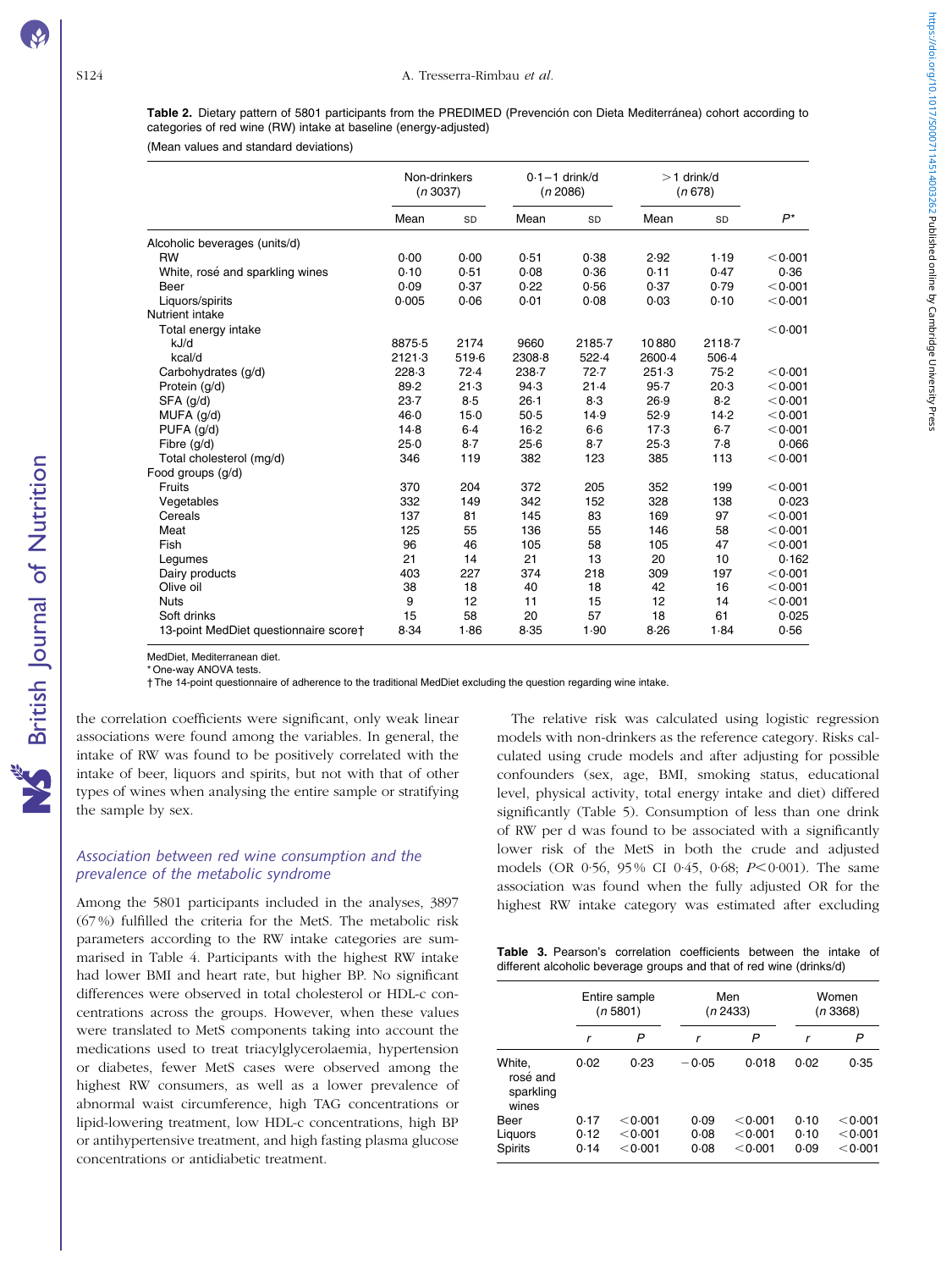British Journal of Nutrition

**NS** British Journal of Nutrition

<span id="page-4-0"></span>heavy drinkers ( $>$ 2 drinks/d for women and  $>$ 4 drinks/d for men) in sensitivity analyses (data not shown). With regard to individual components of the MetS, participants who were in the highest RW intake category had a 41 % lower risk of having an abnormal waist circumference (OR 0·59, 95 % CI 0.46, 0.77;  $P \le 0.001$ ), a 58% lower risk of having low HDL-c concentrations (OR 0.42, 95% CI 0.32, 0.53;  $P < 0.001$ ), a 72 % lower risk of having high BP (OR 0·28, 95 % CI 0·17, 0.45;  $P<0.001$ ) and a 33% lower risk of having high fasting plasma glucose concentrations (OR 0·67, 95 % CI 0·54, 0·82;  $P<0.001$ ) compared with non-consumers. A protective effect of RW intake on TAG concentrations that lost significance after adjustment for all potential confounders was also observed.

Analysis performed after stratifying the sample by sex revealed a lower risk of the MetS in women consuming  $>1$ drink/d (OR 0.47, 95% CI 0.30, 0.73; P trend <0.001) than in men (OR 0·68, 95 % CI 0·53, 0·88; P trend 0·004) after multivariate adjustment [\(Table 6\)](#page-6-0). Analysis performed after stratifying the sample by age groups ( $\leq$ 70 years and  $\geq$ 70 years) revealed that the effects of RW intake to be significant only for the youngest group (OR  $0.49$ ,  $95\%$  CI  $0.38$ ,  $0.63$ ; P trend  $<0.001$ ). When analysing the association between the prevalence of the MetS and RW intake among participants stratified by smoking status, a 43 % reduction in the risk of the MetS in former or current smokers (OR 0·57, 95 % CI 0·43, 0·75; P trend  $\leq 0.001$ ) and a 40% reduction among those who never smoked were observed. For all stratum categories, a trend towards a lower risk of the MetS was observed in both the crude and adjusted models, although not all models achieved statistical significance.

The association between the prevalence of the MetS and the intake of different types of alcoholic beverages was also analysed. After adjusting for all confounders, beer intake was found to be associated with an increased risk of the MetS (OR 1·50, 95 % CI 1·08, 2·10; P trend 0·005) due to its association with abdominal obesity (OR 1·49, 95 % CI 1·01, 2·19;  $P$  trend 0.049). However, when the association between beer intake and waist:height ratio (anthropometric index of abdominal fat distribution) was analysed, the association was found to lose the statistical significance (OR 0·67; 95 % CI 0.23, 1.97;  $P$  trend 0.970). None of the other metabolic criteria varied significantly with beer intake. Analysis of the intake of other alcoholic beverages in relation to the prevalence of the MetS revealed no significant associations for the intake of white, rosé and sparkling wines or for that of liquors and spirits, although the intake of these types of alcoholic beverages was scarce in the study population.

## **Discussion**

In the present cross-sectional study of 5801 elderly participants at a high cardiovascular risk included in the PREDIMED study, 3897 MetS cases were found, representing a prevalence of 67·2 %, which was not unexpected given that only individuals with diabetes or three or more standard cardiovascular risk factors, including overweight or obesity, were eligible for inclusion in the study. In this setting, moderate RW

Table 4. Metabolic risk parameters of 5801 participants from the PREDIMED (Prevención con Dieta Mediterránea) cohort according to categories of red wine intake at baseline (energy-adjusted)

(Mean values and standard deviations; number of participants and percentages)

|                                                                         | Non-drinkers (n 3037) |              | $0.1 - 1$ drink/d ( <i>n</i> 2086) |              | $>1$ drink/d ( <i>n</i> 678) |              |         |
|-------------------------------------------------------------------------|-----------------------|--------------|------------------------------------|--------------|------------------------------|--------------|---------|
|                                                                         | Mean                  | <b>SD</b>    | Mean                               | SD           | Mean                         | SD           | $P^*$   |
| BMI (kg/m <sup>2</sup> )                                                | $30-7$                | 4.1          | 29.7                               | 3·6          | 29.2                         | 3.3          | < 0.001 |
| Waist:height ratio                                                      | 0.64                  | 0.07         | 0.62                               | 0.06         | 0.61                         | 0.06         | < 0.001 |
| Systolic BP (mmHq)                                                      | $150-4$               | 19.5         | 148.6                              | 19.2         | 152.7                        | $19-6$       | < 0.001 |
| Diastolic BP (mmHg)                                                     | $82 - 7$              | $10-3$       | $83 - 1$                           | $10-2$       | $84 - 7$                     | $10-6$       | < 0.001 |
| Hearth rate (beats/min)                                                 | 72.3                  | $11 - 1$     | 69.8                               | $10-1$       | 69.1                         | 10.9         | < 0.001 |
| Glucose (mg/dl)                                                         | 123.1                 | 41.3         | 118.7                              | 39.0         | 117.1                        | $33 - 7$     | < 0.001 |
| Lipid profile (mg/dl)                                                   |                       |              |                                    |              |                              |              |         |
| <b>Total cholesterol</b>                                                | 206.3                 | 37.6         | 205.3                              | 37.6         | $206 - 8$                    | 37.8         | 0.579   |
| HDL-c                                                                   | 52.8                  | 12.1         | 52.1                               | 12.4         | 52.8                         | 12.0         | 0.099   |
| LDL-c                                                                   | 128.5                 | $33 - 7$     | 130.8                              | $36 - 8$     | 131.3                        | 33.5         | 0.032   |
| <b>TAG</b>                                                              | 137.3                 | 77.5         | 127.8                              | 73.6         | 131.8                        | 73.7         | < 0.001 |
|                                                                         |                       | Percentage   |                                    | Percentage   |                              | Percentage   |         |
| Metabolic syndrome and components                                       | n                     | of the total | $\mathsf{n}$                       | of the total | n                            | of the total | P†      |
| Metabolic syndrome                                                      | 2268                  | 74.7         | 1267                               | $60-7$       | 362                          | $53-4$       | < 0.001 |
| Abnormal waist circumference                                            | 2560                  | 84.3         | 1437                               | 68.9         | 390                          | 57.5         | < 0.001 |
| High TAG concentrations or                                              | 1042                  | 34.3         | 612                                | 29.3         | 220                          | 32.4         | < 0.001 |
| lipid-lowering treatment                                                |                       |              |                                    |              |                              |              |         |
| Low HDL-c concentrations                                                | 999                   | 32.9         | 585                                | 28.0         | 99                           | $14-6$       | < 0.001 |
| High BP or antihypertensive treatment                                   | 2990                  | 98.5         | 1932                               | 92.6         | 639                          | 94.2         | < 0.001 |
| High fasting plasma glucose<br>concentrations or antidiabetic treatment | 2125                  | 70.0         | 1309                               | $62 - 7$     | 442                          | $65-2$       | < 0.001 |

BP, blood pressure; HDL-c, HDL-cholesterol; LDL-c, LDL-cholesterol.

\* One-way ANOVA tests.

 $\frac{1}{\chi^2}$  tests.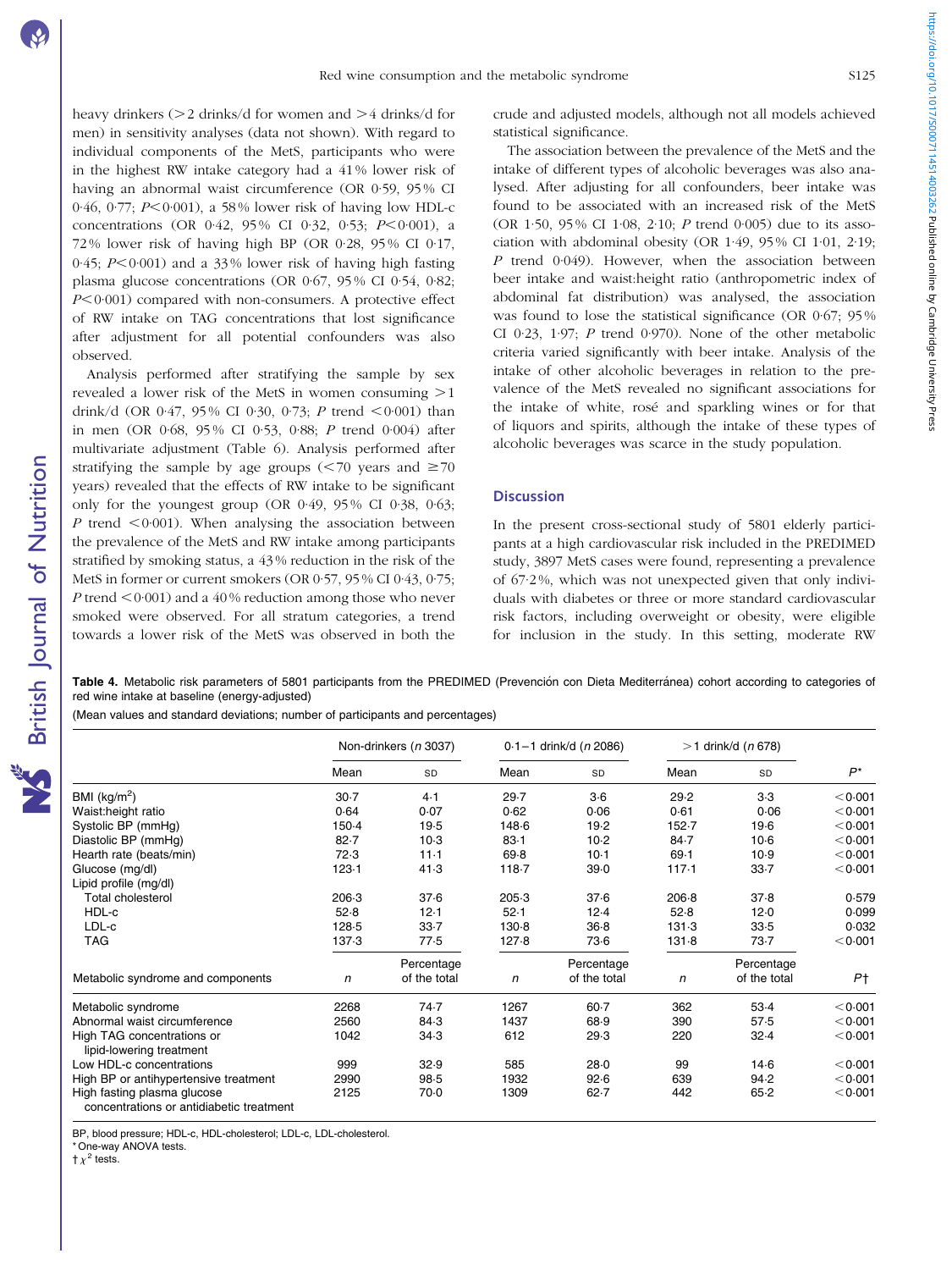#### <span id="page-5-0"></span>S126 **A. Tresserra-Rimbau** *et al.*

Table 5. Risk of the metabolic syndrome and individual metabolic syndrome components according to red wine intake categories (0.1–1 drink/d and  $>$  1 drink/d groups compared with the non-drinker group)

|                                                                                                    | $0.1 - 1$ drink/d | Ρt      | $>1$ drink/d | Pt      |
|----------------------------------------------------------------------------------------------------|-------------------|---------|--------------|---------|
| Metabolic syndrome‡                                                                                |                   |         |              |         |
| Unadjusted OR                                                                                      | 0.53              | < 0.001 | 0.39         | < 0.001 |
| 95% CI                                                                                             | 0.47, 0.90        |         | 0.33.0.46    |         |
| Multivariable OR§                                                                                  | 0.64              | < 0.001 | 0.56         | < 0.001 |
| 95% CI                                                                                             | 0.56, 0.73        |         | 0.45, 0.68   |         |
| Abnormal waist circumference ( $>102$ cm in men and $>88$ cm in women or treatment)                |                   |         |              |         |
| Unadjusted OR                                                                                      | 0.40              | < 0.001 | 0.24         | < 0.001 |
| 95% CI                                                                                             | 0.35, 0.45        |         | 0.20, 0.29   |         |
| Multivariable OR§                                                                                  | 0.64              | < 0.001 | 0.59         | < 0.001 |
| 95 % CI                                                                                            | 0.53, 0.78        |         | 0.46, 0.77   |         |
| TAG ( $\geq$ 150 mg/dl or TAG-lowering medication)                                                 |                   |         |              |         |
| Unadjusted OR                                                                                      | 0.76              | < 0.001 | 0.89         | 0.18    |
| 95% CI                                                                                             | 0.68, 0.86        |         | 0.74, 1.06   |         |
| Multivariable OR§                                                                                  | 0.76              | < 0.001 | 0.87         | 0.18    |
| 95 % CI                                                                                            | 0.66, 0.86        |         | 0.71, 1.06   |         |
| HDL-cholesterol ( $\leq$ 40 mg/dl in men and $\leq$ 50 mg/dl in women or lipid-lowering treatment) |                   |         |              |         |
| Unadjusted OR                                                                                      | 0.76              | < 0.001 | 0.34         | < 0.001 |
| 95% CI                                                                                             | 0.68, 0.87        |         | 0.27, 0.42   |         |
| Multivariable ORS                                                                                  | 0.85              | 0.015   | 0.42         | < 0.001 |
| 95% CI                                                                                             | 0.75, 0.97        |         | 0.32, 0.53   |         |
| Blood pressure ( $\geq$ 130/85 mmHg or antihypertensive treatment)                                 |                   |         |              |         |
| Unadjusted OR                                                                                      | 0.20              | < 0.001 | 0.26         | < 0.001 |
| 95% CI                                                                                             | 0.14, 0.28        |         | 0.17, 0.40   |         |
| Multivariable OR§                                                                                  | 0.22              | < 0.001 | 0.28         | < 0.001 |
| 95% CI                                                                                             | 0.16, 0.31        |         | 0.17, 0.45   |         |
| Fasting plasma glucose ( $\geq$ 100 mg/dl or antidiabetic treatment)                               |                   |         |              |         |
| Unadjusted OR                                                                                      | 0.70              | < 0.001 | 0.79         | 0.01    |
| 95 % CI                                                                                            | 0.62, 0.79        |         | 0.66, 0.95   |         |
| Multivariable OR§                                                                                  | 0.65              | < 0.001 | 0.67         | < 0.001 |
| 95% CI                                                                                             | 0.57, 0.74        |         | 0.54, 0.82   |         |

\* OR were calculated using logistic regression analysis.

(Odds ratios\* and 95 % confidence intervals)

† Two-sided test of significance.

‡ The metabolic syndrome was considered to occur when at least three of the five metabolic criteria were fulfilled.

§ Adjusted for sex, age, BMI, smoking status, educational level, physical activity, total energy intake and diet.

consumption was found to be associated with a decreased prevalence of the MetS, mainly by reducing the risk of having an abnormal waist circumference, high BP, low HDL-c concentrations and high fasting plasma glucose concentrations. This association was stronger in participants aged  $\leq$ 70 years, in participants who were former or current smokers, and also in female participants. In fact, women consuming  $>1$  drink/d had a lower risk of the MetS than men. Several studies have demonstrated that women are more sensitive to the toxic effects of alcohol than men<sup> $(23)$ </sup>. Therefore, the recommended upper limit of alcohol consumption for women is half of that recommended for men<sup> $(24)$ </sup>. On the other hand, several studies have also reported the beneficial effects of moderate alcohol consumption in women even when consuming less amounts of alcohol when compared with men<sup> $(25)$ </sup>. The results of the present study confirm the greater beneficial effects of moderate RW consumption on the incidence of the MetS in women than in men.

The intake of RW was weakly but positively associated with that of beer, liquors and spirits, but was not associated with the intake of other types of wines. This suggests that RW consumers are more likely to consume beer, liquors and spirits than white wine, rosé wine or sparkling wine. However, although significant, correlation coefficients were too low to draw conclusions. On the other hand, no association was

found between the incidence of the MetS and the consumption of alcoholic beverages other than RW.

Wine is considered to be a key component of the traditional MedDiet. Several previous cohort and intervention studies have examined the effects of observed Mediterranean-type diets on the risk of the MetS and its components. The prospective Framingham Heart Study Offspring Cohort study was the first to report a protective effect of the MedDiet on the MetS, as participants in the highest quintile of MedDiet adherence had a 30·1 % incidence rate of the MetS compared with those in the lowest quintile category  $(38.5\%; P=0.01)^{(26)}$ . Other, albeit not all<sup>(27)</sup>, cross-sectional studies carried out in Mediterranean countries<sup> $(2,28-31)$ </sup> have reported an inverse association between quartiles of adherence to the MedDiet and the incidence of the MetS. A recent meta-analysis of fifty studies has confirmed that the higher the adherence to the MedDiet, the lower the prevalence and progression of the Met $S^{(32)}$ . Interestingly, intervention studies including MetS patients have confirmed that the MedDiet may favour the regression of the MetS and prevent its progression<sup>(33,34)</sup>.

However, few studies have analysed the role of moderate RW consumption in the prevalence of the MetS. Similar to the present study, a study carried out in the Canary Islands (Spain) showed the intake of wine, as well as that of other components of the traditional MedDiet such as fruits,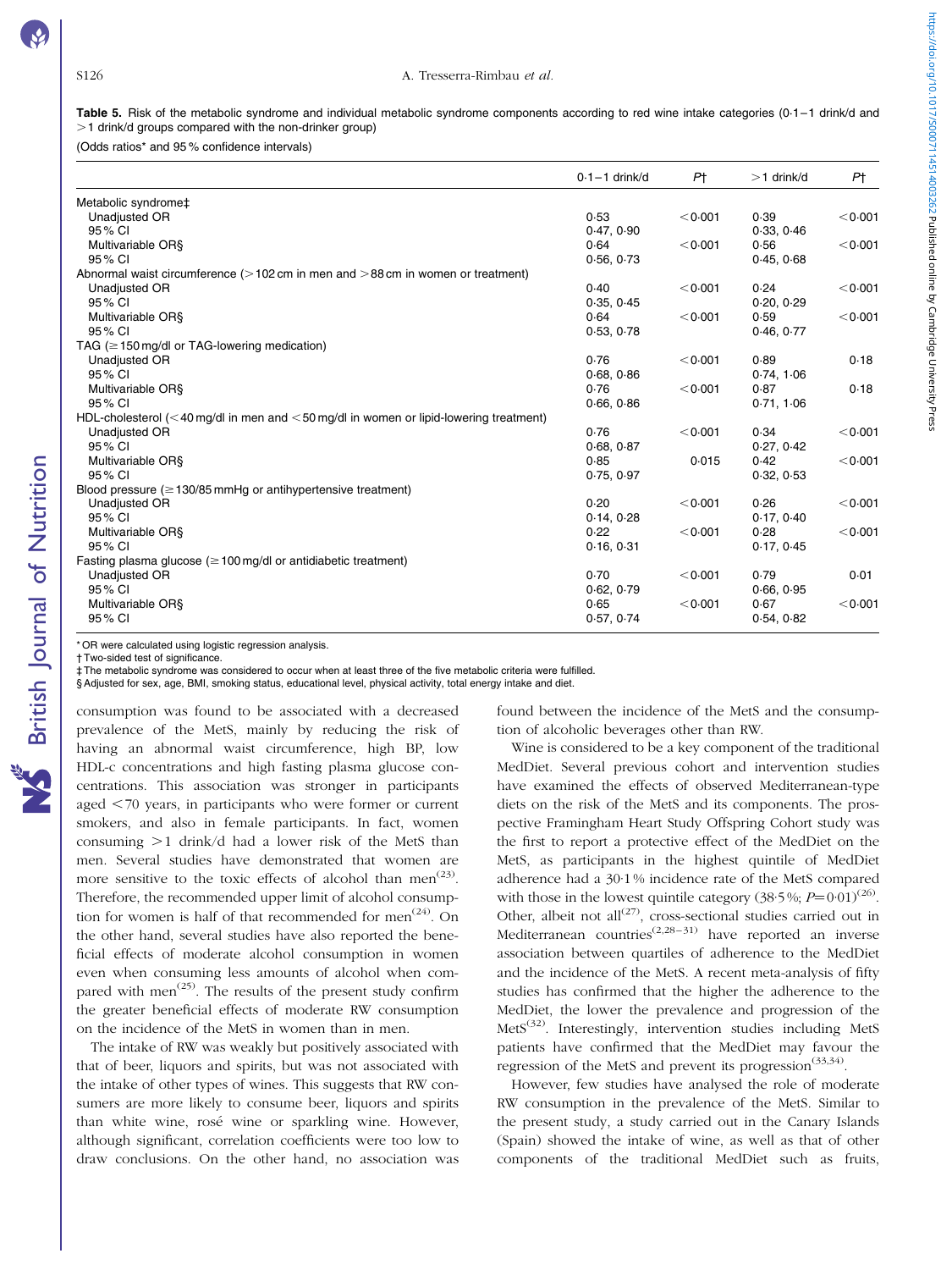<span id="page-6-0"></span>Table 6. Stratified analyses of the risk of the metabolic syndrome according to red wine intake categories\* (Odds ratios† and 95 % confidence intervals)

|                             | Non-drinkers | $0.1 - 1$ drink/d | $>1$ drink/d       | P for trend       | P interaction |
|-----------------------------|--------------|-------------------|--------------------|-------------------|---------------|
| Sex                         |              |                   |                    |                   |               |
| Males                       |              |                   |                    |                   |               |
| No. of cases/total          | 482/738      | 670/1113          | 313/582            |                   |               |
| Unadjusted OR               | Ref          | 0.80              | 0.61               | $<$ 0 $\cdot$ 001 | 0.41          |
| 95 % CI                     |              | 0.66, 0.97        | 0.49, 0.78         |                   |               |
| Multivariable OR‡           | Ref          | 0.91              | 0.68               | 0.004             | 0.02          |
| 95 % CI                     |              | 0.73, 1.13        | 0.53, 0.88         |                   |               |
| Females                     |              |                   |                    |                   |               |
| No. of cases/total          | 1786/2299    | 597/973           | 49/96              |                   |               |
| Unadjusted OR               | Ref          | 0.46              | 0.30               | $<$ 0.001         |               |
| 95 % CI                     |              | 0.39, 0.54        | 0.20, 0.45         |                   |               |
| Multivariable OR‡           | Ref          | 0.52              | 0.47               | $<$ 0.001         |               |
| 95 % CI                     |              | 0.44, 0.62        | 0.30, 0.73         |                   |               |
| Age (years)                 |              |                   |                    |                   |               |
| < 70                        |              |                   |                    |                   |               |
| No. of cases/total          | 1354/1801    | 851/1414          | 249/480            |                   |               |
| Unadjusted OR               | Ref          | 0.50              | 0.36               | < 0.001           | 0.18          |
| 95 % CI                     |              | 0.43, 0.58        | 0.29, 0.44         |                   |               |
| Multivariable OR‡           | Ref          | 0.61              | 0.49               | < 0.001           | 0.19          |
| 95 % CI                     |              | 0.51, 0.72        | 0.38, 0.63         |                   |               |
| $\geq 70$                   |              |                   |                    |                   |               |
| No. of cases/total          | 914/1236     | 416/672           | 113/198            |                   |               |
| Unadjusted OR               | Ref          | 0.57              | 0.47               | < 0.001           |               |
| 95 % CI                     |              | 0.47, 0.70        | 0.34, 0.64         |                   |               |
| Multivariable OR‡           | Ref          | 0.70              | 0.72               | 0.005             |               |
| 95 % CI                     |              | 0.56, 0.88        | 0.50, 1.03         |                   |               |
| Smoking status              |              |                   |                    |                   |               |
| Never                       |              |                   |                    |                   |               |
| No. of cases/total          | 1746/2297    | 675/1117          | 101/193            |                   |               |
| Unadjusted OR               | Ref          | 0.48              | 0.35               | < 0.001           | 0.27          |
| 95 % CI                     |              | 0.41, 0.56        | 0.26, 0.47         |                   |               |
| Multivariable OR‡           | Ref          | 0.60              | 0.60               | < 0.001           | 0.004         |
| 95 % CI<br>Ever             |              | 0.51, 0.71        | 0.43, 0.85         |                   |               |
| No. of cases/total          | 522/740      | 592/969           | 261/485            |                   |               |
|                             |              |                   |                    |                   |               |
| Unadjusted OR<br>95% CI     | Ref          | 0.66              | 0.48               | $<$ 0.001         |               |
|                             | Ref          | 0.54, 0.81        | 0.38, 0.61         |                   |               |
| Multivariable OR‡<br>95% CI |              | 0.76              | 0.57<br>0.43, 0.75 | $<$ 0.001         |               |
|                             |              | 0.60, 0.95        |                    |                   |               |

Ref, reference.

\* The metabolic syndrome was considered to occur when at least three of the five metabolic criteria were fulfilled.

† OR were calculated using logistic regression analysis.

‡ Adjusted for sex, age, BMI, smoking status, educational level, physical activity, total energy intake and diet.

vegetables and cereals, to be inversely associated with the prevalence of the Met $S^{(23)}$ . Indeed, it has been suggested that not all components of the MedDiet are likely to provide the same level of protection $(35)$ .

Several studies with different designs have suggested that the greater health benefits of moderate consumption of RW might be related to its higher polyphenolic content compared with other alcoholic beverages. In fact, polyphenols may provide additional benefits to consumers of other alcoholic beverages by decreasing BP, inhibiting LDL oxidation, improving endothelial function and reducing inflammation and cell adhesion molecule levels $(36)$ . In the present study, an association between regular RW consumption and hypertension was found, contrary to that reported in other studies<sup>(37)</sup>. In a recent feeding trial, systolic and diastolic BP were found to be significantly decreased after 4 weeks of intervention with dealcoholised RW, but not after RW or gin interventions(8).

The best-established protective factor of alcohol intake is the increase in plasma HDL-c concentrations<sup>(38,39)</sup>. A metaanalysis of clinical studies assessing the effects of moderate alcohol consumption on HDL-c concentrations has indicated that the intake of 30 g/d of ethanol increases HDL-c concentrations by a mean of 4·0 mg/dl and TAG concentrations by 5·7 mg/dl, irrespective of the alcoholic beverage consumed. It has been estimated that an average intake of 30 g of ethanol/d would cause an estimated reduction of 24·7 % in the risk of  $CHD<sup>(40)</sup>$ . In addition, both cross-sectional and intervention studies have shown that moderate RW consumption reduces the plasma concentrations of in vivo oxidised  $LDL^{(41,42)}$ , which has been reported to be associated with the polyphenolic content of RW.

Moderate alcohol consumption has also been reported to be inversely associated with the risk of diabetes in a metaanalysis of observational studies that included data from 477 200 men and women participating in prospective cohort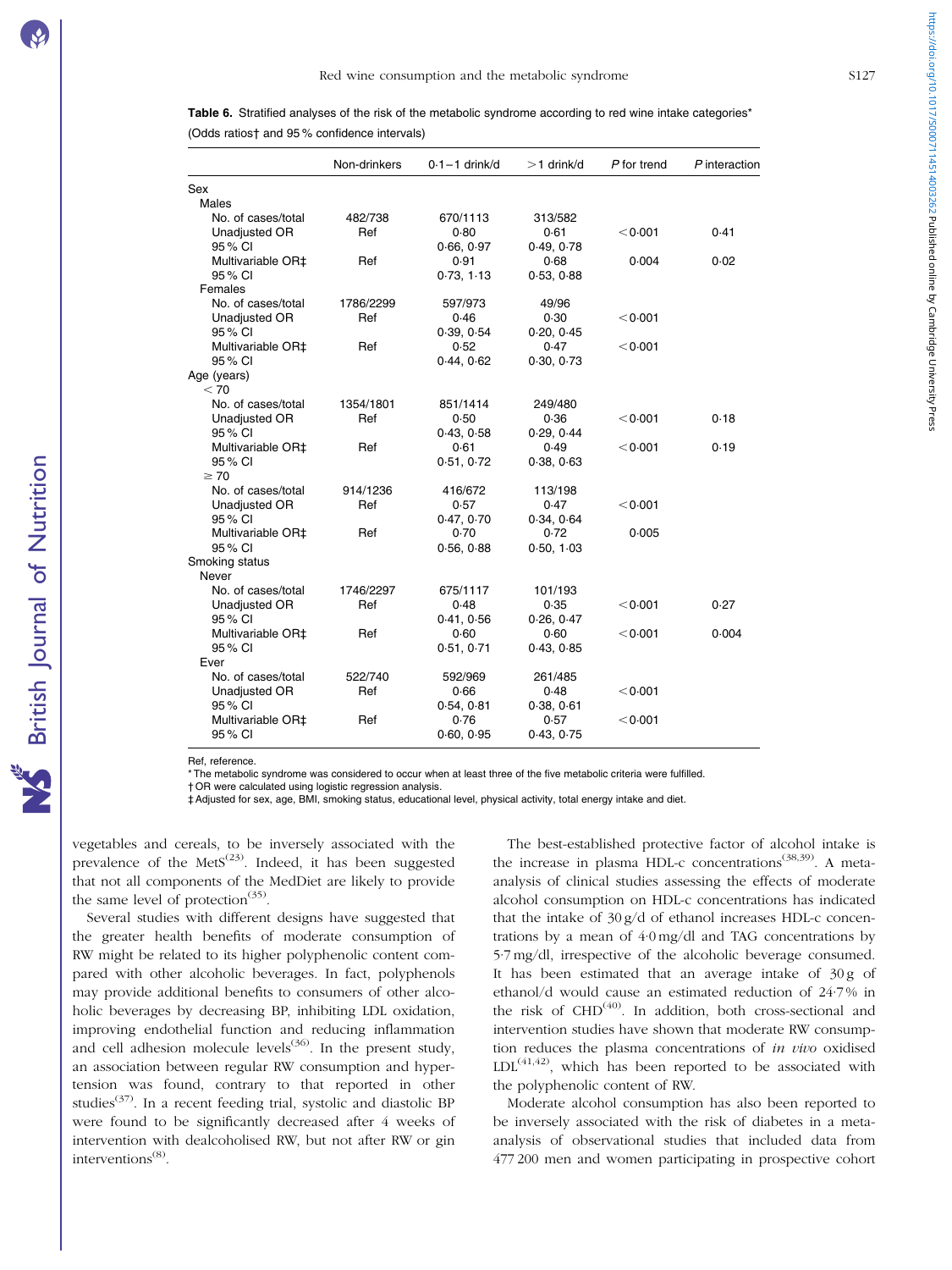studies. The dose–response trend showed that the alcohol intake of 22–24 g/d had the strongest inverse association, but alcohol intake became deleterious over 60 g/d in men and over  $50 \text{ g/d}$  in women<sup>(43,44)</sup>.

In addition, randomised clinical trials have also demonstrated that moderate alcohol intake (30 g/d) has beneficial effects on insulin and TAG concentrations and insulin sensitivity in non-diabetic postmenopausal women<sup> $(45)$ </sup>, suggesting that moderate alcohol consumption decreases the risk of CVD and type 2 diabetes by improving insulin sensitivity.

Similar to that observed in other studies<sup>(46,47)</sup>, RW drinkers had significantly reduced BMI and waist circumference when compared with non-drinkers in the present study. Thus, moderate alcohol consumption, as observed in the Tromso Study<sup>(47)</sup>, as well as moderate RW consumption, as observed in the Danish Diet Cancer and Health Study<sup>(46)</sup>, exerts a beneficial effect by lowering the risk of abdominal obesity in women. Dietary factors including animal fat and refined carbohydrates are postulated to induce oxidative stress that stimulates inflammation in obesity. By contrast, some foods including wine, fruits, vegetables, nuts and others exert antioxidant and anti-inflammatory effects that may prevent the development of the Met $S^{(48,49)}$ .

The present study has a few limitations. First, as the study participants were elderly Spanish people at a high risk of CVD, findings from the study cannot be extrapolated to younger lower-risk populations from other countries. Furthermore, studying high-cardiovascular risk individuals is a limitation rather than an advantage for testing our hypothesis. Another limitation is the cross-sectional nature of the study, which does not allow inferring causal relationships between the MedDiet and the MetS. The present study also has strengths, such as the large sample size and the high number of participants with the MetS, the use of a validated FFQ and the ability to control for potential confounders due to recording of comprehensive data on risk factors, diet and sociodemographic variables. On the other hand, the study population is not representative of the general Spanish population. Although many potential confounders were controlled for in multivariate models, other unknown or unmeasured confounders may exist.

#### **Conclusions**

Compared with non-drinkers, moderate RW drinkers from an elderly population at a high cardiovascular risk have a lower risk of developing the MetS and having abnormal waist circumference, low HDL-c concentrations, high BP and hyperglycaemia, four of the five individual metabolic criteria included in its definition.

#### Acknowledgements

The authors thank all the volunteers involved in the PREDIMED study for their valuable cooperation.

The present study was supported in part by CICYT (AGL2010-22319-C03) from the Spanish Ministry of Science and Innovation (MICINN) and the Instituto de Salud Carlos III, ISCIII (CIBERobn-CB06/03, PI1002658, and PI1001407). The CIBERobn is an initiative of the ISCIII, Spain. A. T.-R. received support from ISCIII (FI10/00265). A. M.-R. thanks the 'Juan de la Cierva' postdoctoral programme (JCI-2012-13463) from MEC (Ministerio de Economía y Competitividad). The MICINN, MEC and ISCIII had no role in the design and analysis of the study or in the writing of this article.

The authors' contributions are as follows: A. T.-R., A. M.-R., R. M. L.-R. and R. E. performed the statistical analyses, interpreted the data and wrote the first draft of the manuscript. All authors contributed to the writing and revision of the manuscript and approval of the final version to be published.

Conflicts of interest: R. M. L.-R. reports serving on the board of and receiving lecture fees from Research Foundation on Wine and Nutrition (FIVIN); receiving lecture fees from Cerveceros de España; and receiving lecture fees and travel support from PepsiCo. J. S.-S. reports serving on the board of and receiving grant support through his institution from the International Nut and Dried Fruit Council; receiving consulting fees from Danone; and receiving grant support through his institution from Eroski and Nestlé. F. A. reports receiving payment for the development of educational presentations from Menarini and AstraZeneca. E. R. reports serving on the board of and receiving travel support, as well as grant support through his institution, from the California Walnut Commission; serving on the board of the Flora Foundation (Unilever); serving on the board of and receiving lecture fees from Roche; serving on the board of and receiving grant support through his institution from Amgen; receiving consulting fees from Damm and Abbott Laboratories; receiving consulting fees and lecture fees, as well as grant support through his institution, from Merck; receiving lecture fees from Danone, Pace, AstraZeneca, and Rottapharm; receiving lecture fees and payment for the development of educational presentations, as well as grant support through his institution, from Ferrer; receiving payment for the development of educational presentations from Recordati; and receiving grant support through his institution from Sanofi-Aventis, Takeda, Daiichi Sankyo, Nutrexpa, Feiraco, Unilever, and Karo Bio. L. S.-M. reports serving on the boards of the Mediterranean Diet Foundation and the Beer and Health Foundation. X. P. reports serving on the board of and receiving payment for the development of educational presentations, as well as grant support through his institution, from Ferrer; receiving consulting fees from Abbott Laboratories; receiving lecture fees, as well as grant support through his institution, from Merck, Menarini, Unilever, and Roche; receiving lecture fees from Esteve, Lacer, and AstraZeneca; receiving payment for the development of educational presentations from Rubio; and receiving grant support through his institution from Sanofi-Aventis, Amgen, Pfizer, and Boehringer Ingelheim. R. E. reports serving on the board of and receiving lecture fees from the FIVIN; serving on the boards of the Beer and Health Foundation and the European Foundation for Alcohol Research (ERAB); receiving lecture fees from Cerveceros de España and Sanofi-Aventis; and receiving grant support through his institution from Novartis. No other potential conflicts of interest relevant to this article are reported.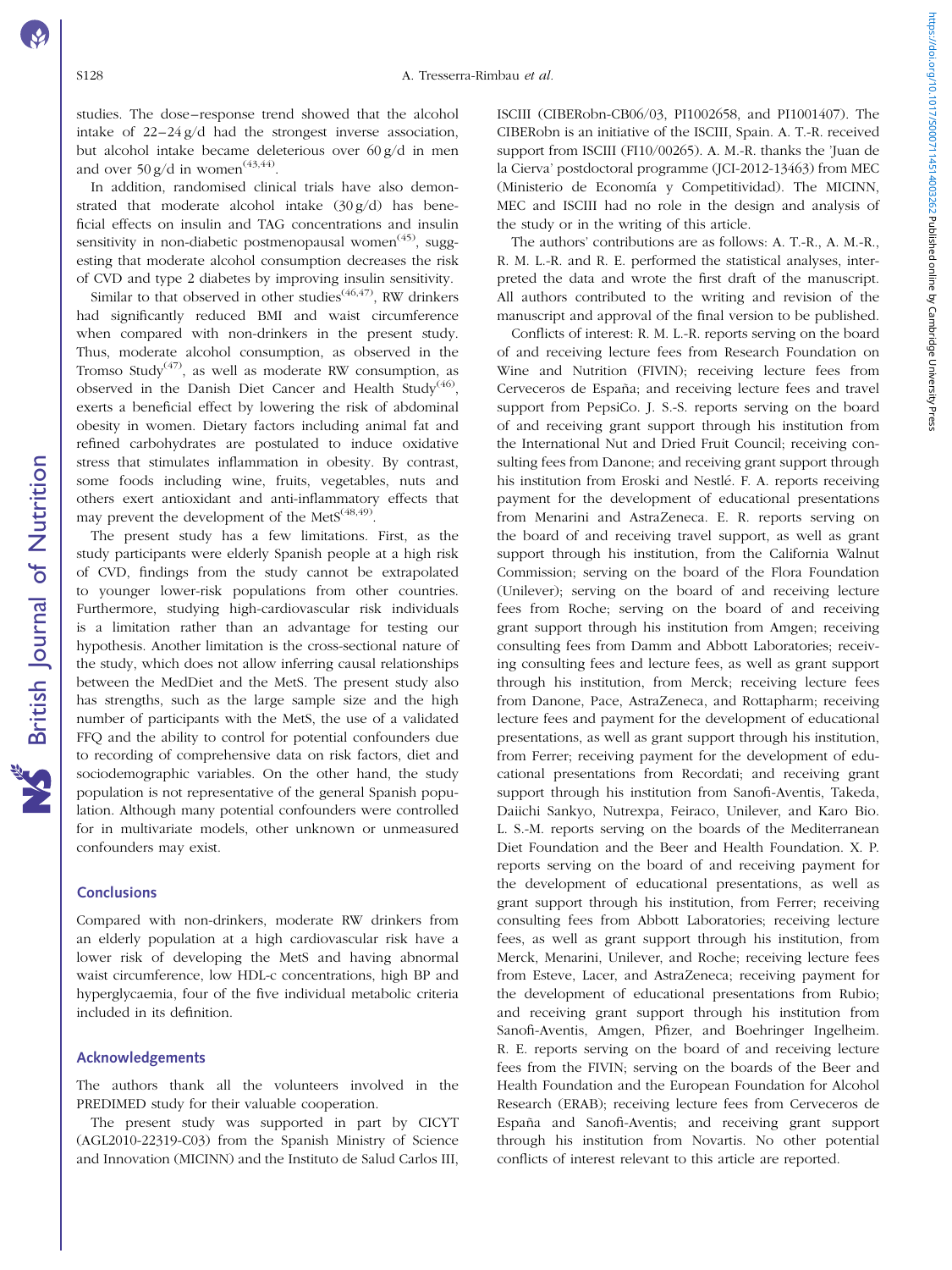#### References

- 1. Eckel RH, Grundy SM & Zimmet PZ (2005) The metabolic syndrome. Lancet 365, 1415–1428.
- 2. Babio N, Bulló M, Basora J, et al. (2009) Adherence to the Mediterranean diet and risk of metabolic syndrome and its components. Nutr Metab Cardiovasc Dis 19, 563–570.
- 3. Freiberg MS, Cabral HJ, Heeren TC, et al. (2004) Alcohol consumption and the prevalence of the metabolic syndrome in the US: a cross-sectional analysis of data from the Third National Health and Nutrition Examination Survey. Diabetes Care 27, 2954-2959.
- 4. Alkerwi A, Boutsen M, Vaillant M, et al. (2009) Alcohol consumption and the prevalence of metabolic syndrome: a metaanalysis of observational studies. Atherosclerosis 204, 624–635.
- 5. Barrio-Lopez MT, Bes-Rastrollo M, Sayon-Orea C, et al. (2013) Different types of alcoholic beverages and incidence of metabolic syndrome and its components in a Mediterranean cohort. Clin Nutr 32, 797–804.
- 6. Chiva-Blanch G, Urpi-Sarda M, Ros E, et al. (2013) Effects of red wine polyphenols and alcohol on glucose metabolism and the lipid profile: a randomized clinical trial. Clin Nutr 32, 200–206.
- 7. Botden IP, Draijer R, Westerhof BE, et al. (2012) Red wine polyphenols do not lower peripheral or central blood pressure in high normal blood pressure and hypertension. Am J Hypertens 25, 718–723.
- 8. Chiva-Blanch G, Urpi-Sarda M, Ros E, et al. (2012) Dealcoholized red wine decreases systolic and diastolic blood pressure and increases plasma nitric oxide: short communication. Circ Res 111, 1065-1068.
- 9. Baba S, Osakabe N, Kato Y, et al. (2007) Continuous intake of polyphenolic compounds containing cocoa powder reduces LDL oxidative susceptibility and has beneficial effects on plasma HDL-cholesterol concentrations in humans. Am J Clin Nutr 85, 709–717.
- 10. Covas MI, Nyyssönen K, Poulsen HE, et al. (2006) The effect of polyphenols in olive oil on heart disease risk factors: a randomized trial. Ann Intern Med 145, 333–341.
- 11. Monagas M, Khan N, Andres-Lacueva C, et al. (2009) Effect of cocoa powder on the modulation of inflammatory biomarkers in patients at high risk of cardiovascular disease. Am J Clin Nutr 90, 1144–1150.
- 12. Pfeuffer M, Auinger A, Bley U, et al. (2013) Effect of quercetin on traits of the metabolic syndrome, endothelial function and inflammation in men with different APOE isoforms. Nutr Metab Cardiovasc Dis 23, 403–409.
- 13. Shin HC, Kim SH, Park Y, et al. (2012) Effects of 12-week oral supplementation of Ecklonia cava polyphenols on anthropometric and blood lipid parameters in overweight Korean individuals: a double-blind randomized clinical trial. Phytother Res 26, 363-368.
- 14. Miyazaki R, Kotani K, Ayabe M, et al. (2013) Minor effects of green tea catechin supplementation on cardiovascular risk markers in active older people: a randomized controlled trial. Geriatr Gerontol Int 13, 622-629.
- 15. Martínez-González MA, Corella D, Salas-Salvadó J, et al. (2012) Cohort profile: design and methods of the PREDIMED study. Int J Epidemiol 41, 377-385.
- 16. Willett WC, Howe GR & Kushi LH (1997) Adjustment for total energy intake in epidemiologic studies. Am J Clin Nutr 65, 1220S–1228S, discussion 1229S–1231S.
- 17. Fernández-Ballart JD, Piñol JL, Zazpe I, et al. (2010) Relative validity of a semi-quantitative food-frequency questionnaire in an elderly Mediterranean population of Spain. Br J Nutr 103, 1808–1816.
- 18. Martínez-González MA, Fernández-Jarne E, Serrano-Martínez M, et al. (2004) Development of a short dietary intake questionnaire for the quantitative estimation of adherence to a cardioprotective Mediterranean diet. Eur J Clin Nutr 58, 1550–1552.
- 19. Elosua R, Marrugat J, Molina L, et al. (1994) Validation of the Minnesota Leisure Time Physical Activity Questionnaire in Spanish men. The MARATHOM Investigators. Am J Epidemiol 139, 1197–1209.
- 20. O'Brien E, Waeber B, Parati G, et al. (2001) Blood pressure measuring devices: recommendations of the European Society of Hypertension. BMJ 322, 531-536.
- 21. Warnick GR, Knopp RH, Fitzpatrick V, et al. (1990) Estimating low-density lipoprotein cholesterol by the Friedewald equation is adequate for classifying patients on the basis of nationally recommended cutpoints. Clin Chem 36, 15–19.
- 22. Alberti KG, Eckel RH, Grundy SM, et al. (2009) Harmonizing the metabolic syndrome: a joint interim statement of the International Diabetes Federation Task Force on Epidemiology and Prevention; National Heart, Lung, and Blood Institute; American Heart Association; World Heart Federation; International Atherosclerosis Society; and International Association for the Study of Obesity. Circulation 120, 1640–1645.
- 23. Fernandez-Sola J, Estruch R, Nicolas JM, et al. (1997) Comparison of alcoholic cardiomyopathy in women versus men. Am J Cardiol 80, 481-485.
- 24. Gunzerath L, Faden V, Zakhari S, et al. (2004) National Institute on Alcohol Abuse and Alcoholism report on moderate drinking. Alcohol Clin Exp Res 28, 829-847.
- 25. Di Castelnuovo A, Costanzo S, Bagnardi V, et al. (2006) Alcohol dosing and total mortality in men and women: an updated meta-analysis of 34 prospective studies. Arch Intern Med 166, 2437–2445.
- 26. Rumawas ME, Meigs JB, Dwyer JT, et al. (2009) Mediterranean-style dietary pattern, reduced risk of metabolic syndrome traits, and incidence in the Framingham Offspring Cohort. Am J Clin Nutr 90, 1608–1614.
- 27. Álvarez-León EE, Henríquez P & Serra-Majem L (2006) Mediterranean diet and metabolic syndrome: a crosssectional study in the Canary Islands. Public Health Nutr 9, 1089–1098.
- 28. Kesse-Guyot E, Ahluwalia N, Lassale C, et al. (2013) Adherence to Mediterranean diet reduces the risk of metabolic syndrome: a 6-year prospective study. Nutr Metab Cardiovasc Dis 23, 677–683.
- 29. Paletas K, Athanasiadou E, Sarigianni M, et al. (2010) The protective role of the Mediterranean diet on the prevalence of metabolic syndrome in a population of Greek obese subjects. *J Am Coll Nutr* 29,  $41-45$ .
- 30. Panagiotakos DB, Pitsavos C, Chrysohoou C, et al. (2004) Impact of lifestyle habits on the prevalence of the metabolic syndrome among Greek adults from the ATTICA study. Am Heart J  $147, 106 - 112$ .
- 31. Tortosa A, Bes-Rastrollo M, Sanchez-Villegas A, et al. (2007) Mediterranean diet inversely associated with the incidence of metabolic syndrome: the SUN prospective cohort. Diabetes Care 30, 2957-2959.
- 32. Kastorini CM, Milionis HJ, Esposito K, et al. (2011) The effect of Mediterranean diet on metabolic syndrome and its components: a meta-analysis of 50 studies and 534,906 individuals. J Am Coll Cardiol 57, 1299–1313.
- 33. Esposito K, Marfella R, Ciotola M, et al. (2004) Effect of a Mediterranean-style diet on endothelial dysfunction and markers of vascular inflammation in the metabolic syndrome: a randomized trial. JAMA 292, 1440-1446.